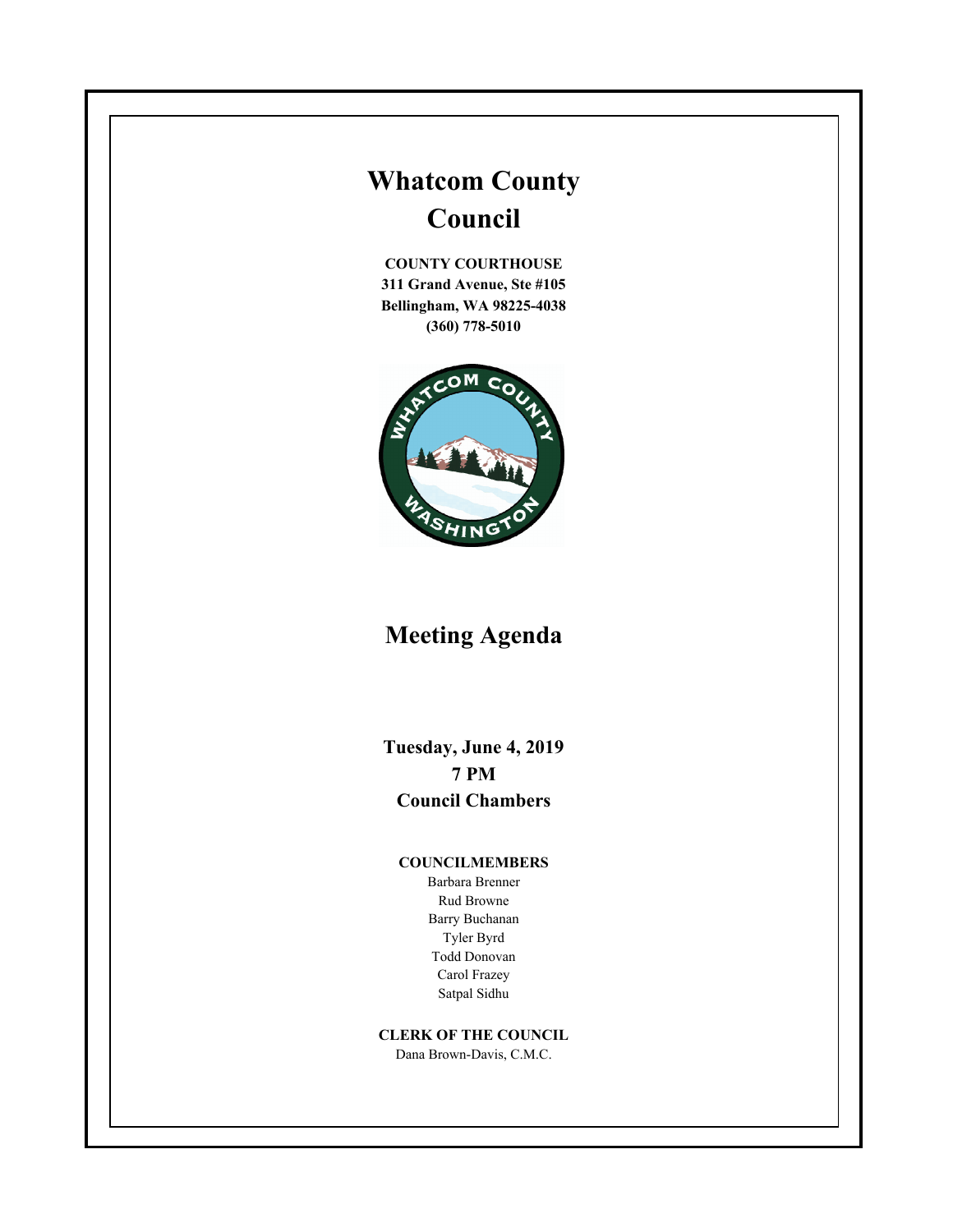#### IN ACCORDANCE WITH WHATCOM COUNTY CODE SECTIONS 2.02.040 AND 2.02.060, THE FOLLOWING RULES SHALL APPLY DURING ALL COUNCIL AND COUNCIL COMMITTEE MEETINGS:

Section 2.02.040 Meetings – General rules.

…

E. All council and council committee meetings shall be conducted pursuant to The American Institute of Parliamentarians Standard Code of Parliamentary Procedure, latest edition, except when in conflict with the standing rules of the council.

L. During an open session or public hearing, audience members will be given three minutes to address the council.

M. Cell phones shall be silenced and cell phone conversations shall be prohibited within the confines of the council chambers during meetings.

N. Placards, signs, applause, or other distractions shall not be allowed in the council chambers without the consent of the council chair.

O. Any person making personal, impertinent, or slanderous remarks, or who becomes boisterous, while attending a council or council committee meeting may be requested to leave the meeting and may be forthwith, by the presiding officer, barred from further audience before the council during that meeting.

2.02.060 Meetings – Decorum of debate.

A. Any councilmember desiring to speak shall first be recognized by the chair, and shall confine his or her remarks to the specific subject under consideration or to be considered. The councilmember who has proposed a motion or the committee member who has presented a report shall be allowed the first opportunity to explain the motion or report, and usually is allowed to speak last on it. No member or small group of members shall be permitted to monopolize the discussion on a question. If a member has already spoken and other members wish to speak, they should be recognized in preference to the member who has already spoken on a question.

B. Councilmembers shall address each other as "councilmember" and the council chair shall be addressed as "chair."

C. Staff members, presenters, and the general public shall be addressed as Mr., Mrs., Ms., or by their official or honorary title.

D. When two or more councilmembers desire to speak at the same time, the chair shall name the member who shall have the floor.

E. When a councilmember is speaking, no other member shall hold discourse which may interrupt the speaker except to raise a point of order. The chair should insist that every member be attentive to the business before the assembly.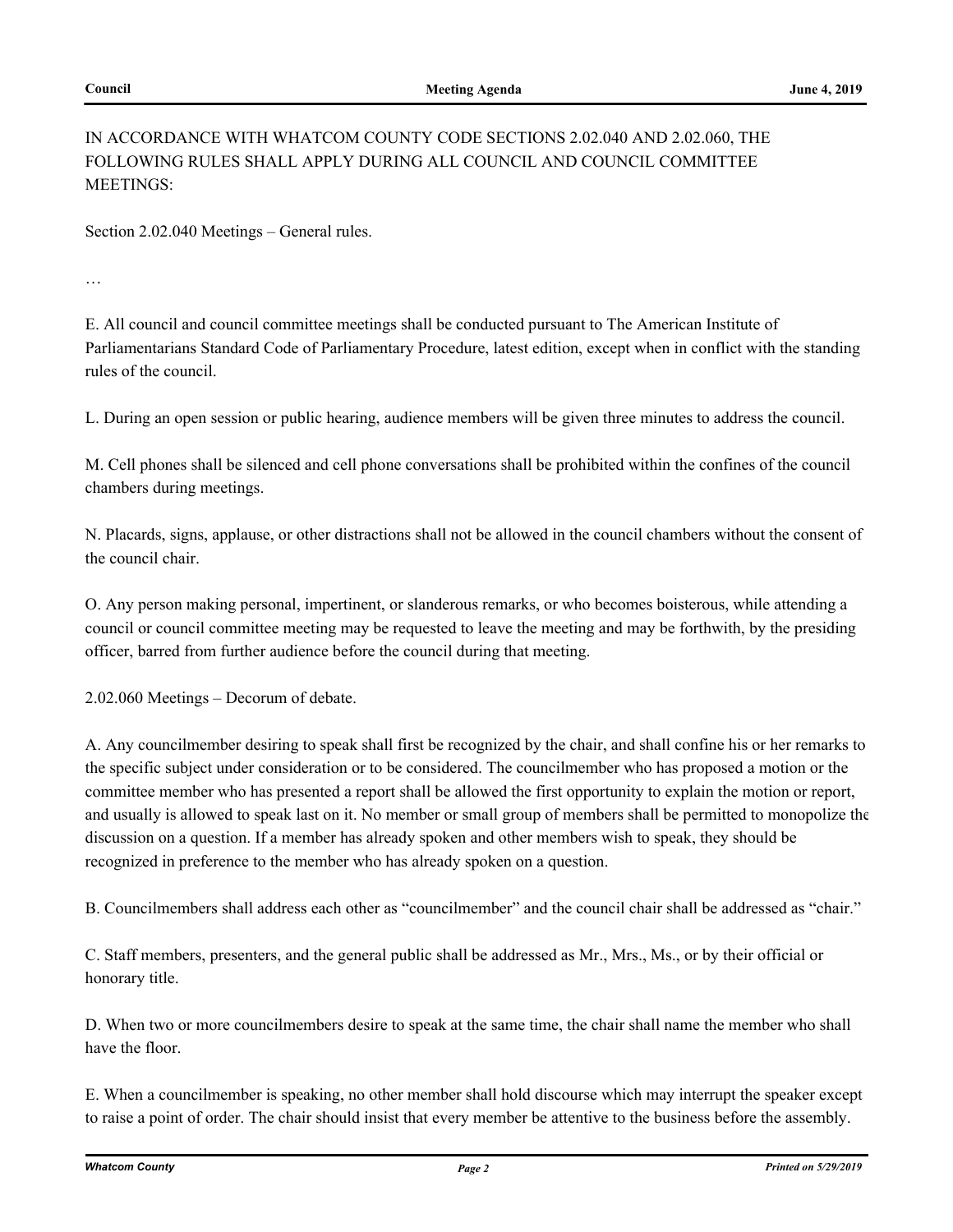F. Councilmembers shall have time to explain any motion they intend to make. All motions will begin with the words, "I move" and must receive a second prior to being put to a vote.

G. When it appears that all councilmembers who wish to speak have done so, the chair shall inquire, "Is there any further discussion?" If there is not, the question is put to a vote.

H. To bring a question to immediate vote, a councilmember may move to close debate. If more than one motion is pending, the motion to close debate should specify the pending motions to which it applies (main motion, motion to amend, etc.). The motion to close debate cannot interrupt a speaker, is not debatable, and requires an affirmative vote by two-thirds of the councilmembers in attendance. The motion to close debate should be used in moderation, as members cannot be expected to maintain interest in an organization if they are frequently denied the right to participat in its deliberations.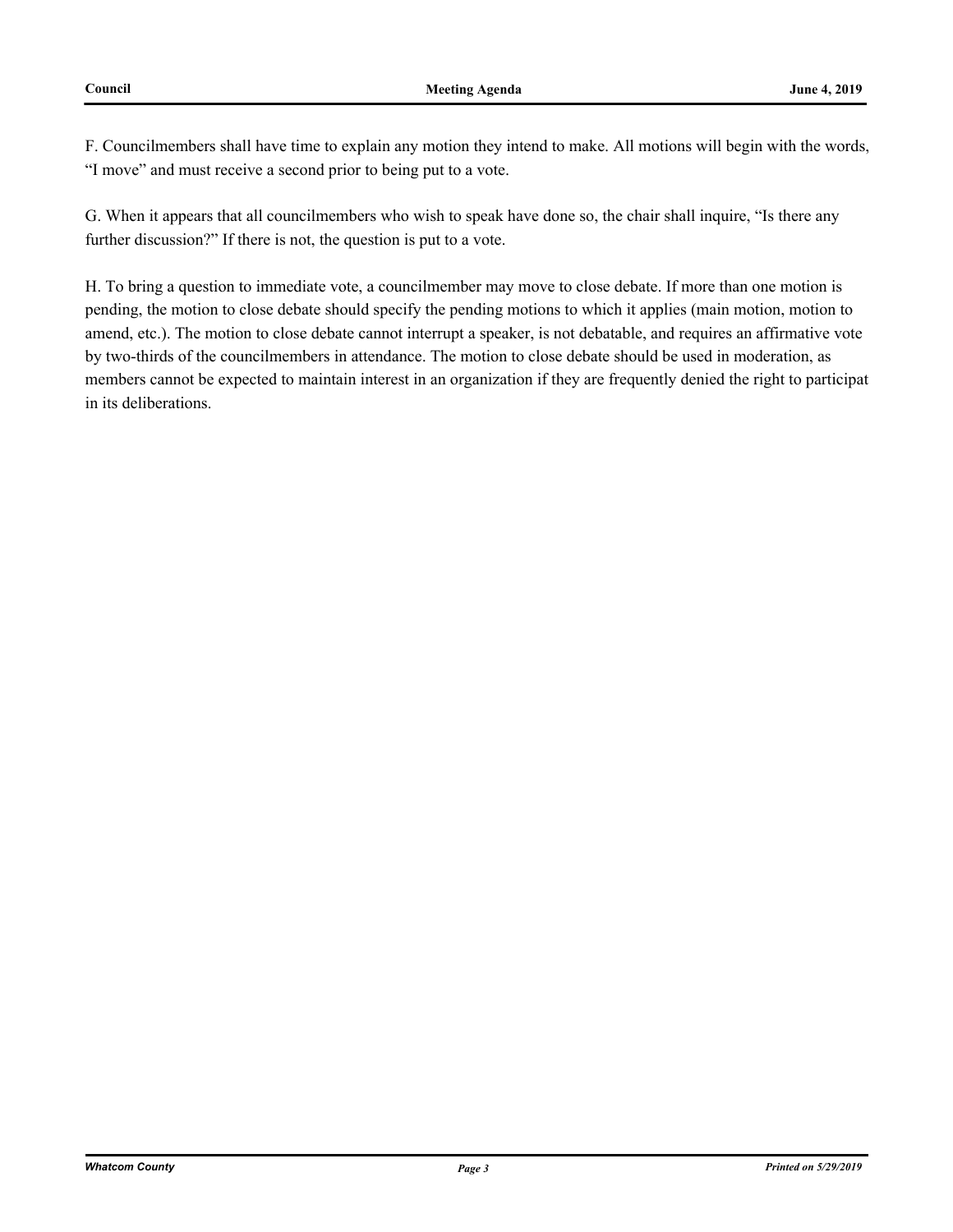## **COUNTY COUNCIL**

### **CALL TO ORDER**

#### **ROLL CALL**

#### **FLAG SALUTE**

#### **ANNOUNCEMENTS**

**If you will be handing out paperwork to councilmembers, please give one copy to the clerk for our office files. Thank you.**

#### **MINUTES CONSENT**

- **1.** [MIN2019-040](http://whatcom.legistar.com/gateway.aspx?m=l&id=/matter.aspx?key=2373) Committee of the Whole for May 21, 2019
- **2.** [MIN2019-041](http://whatcom.legistar.com/gateway.aspx?m=l&id=/matter.aspx?key=2375) Regular County Council for May 21, 2019

#### **PUBLIC HEARINGS**

**Audience members who wish to address the council during a public hearing are asked to sign up at the back of the room before the meeting begins. The council chair will ask those who have signed up to form a line at the podium. Each speaker should state his or her name for the record and optionally include city of residence. Speakers will be given three minutes to address the council. Council staff will keep track of time limits and inform speakers when they have thirty seconds left to conclude their comments. When a large group of individuals supports the same position on an issue, we encourage the selection of one or two representatives to speak on behalf of the entire group.**

- **1.** [AB2019-277](http://whatcom.legistar.com/gateway.aspx?m=l&id=/matter.aspx?key=2309) Resolution authorizing the sale of surplus personal property pursuant to WCC 1.10
- **2.** [AB2019-278](http://whatcom.legistar.com/gateway.aspx?m=l&id=/matter.aspx?key=2315) Ordinance establishing a speed limit for several roads in the Bennett Drive area
- **3.** [AB2019-288](http://whatcom.legistar.com/gateway.aspx?m=l&id=/matter.aspx?key=2325) Ordinance establishing a speed limit for Delta Line Road
- **4.** [AB2019-289](http://whatcom.legistar.com/gateway.aspx?m=l&id=/matter.aspx?key=2326) Ordinance establishing a speed limit for several roads in the Northwest Drive area
- **5.** [AB2019-306](http://whatcom.legistar.com/gateway.aspx?m=l&id=/matter.aspx?key=2343) Ordinance amending Whatcom County Code Chapters 11.16, 11.20, and 11.32 to protect Lake Samish water quality and shoreline properties

#### **OPEN SESSION (20 MINUTES)**

**During open session, audience members can speak to the council on any issue not scheduled for public hearing. Each speaker should state his or her name for the record and optionally include city of residence. Speakers will be given three minutes to address the council. Council staff will keep track of time limits and inform speakers when they have thirty seconds left to conclude their comments.**

#### **CONSENT AGENDA**

**Items under this section of the agenda may be considered in a single motion. Councilmembers have received and studied background material on all items. Committee review has taken place on these items, as indicated. Any member of the public, administrative staff, or council may ask that an item be considered separately.**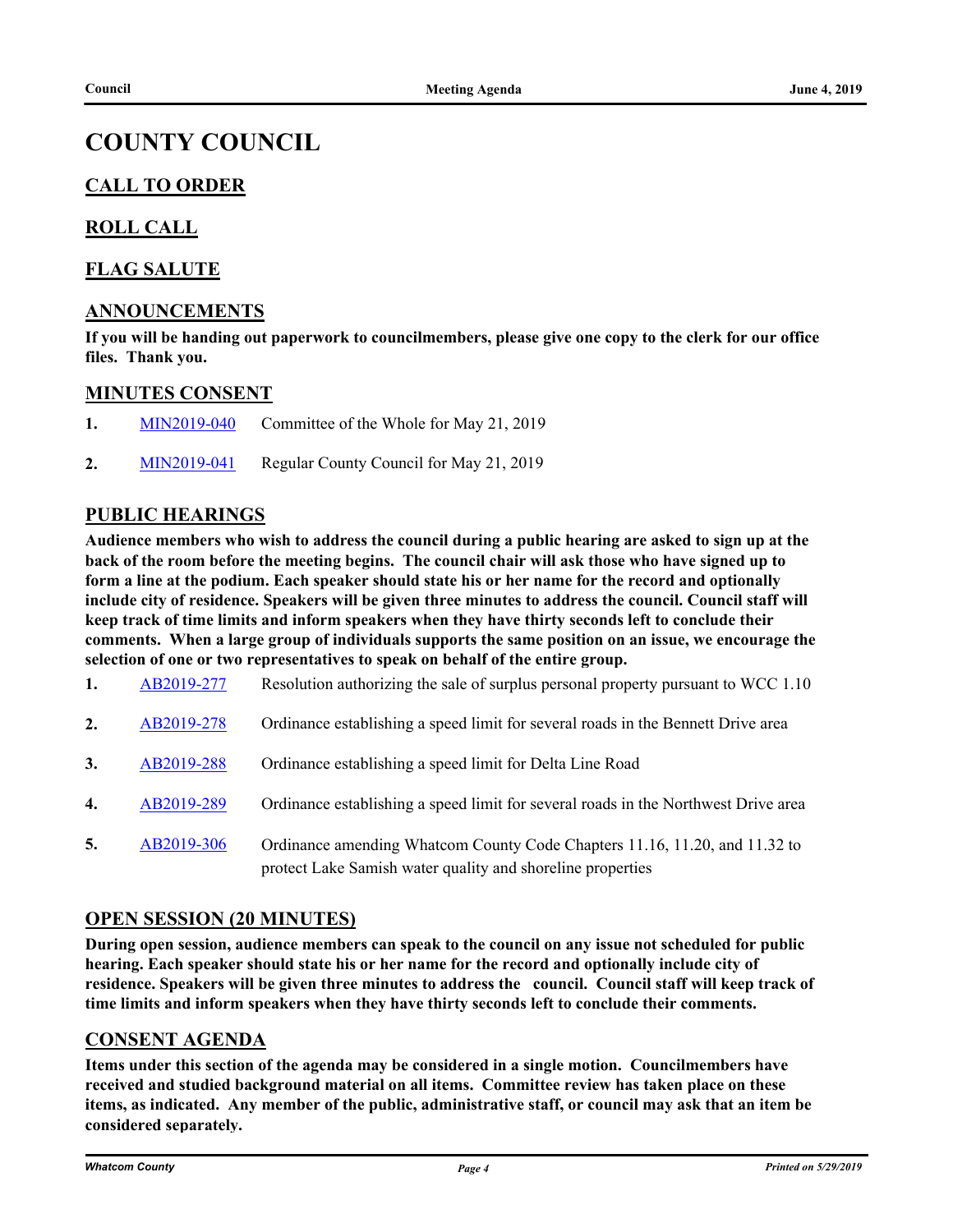#### **(From Council Finance and Administrative Services Committee)**

| 1. | AB2019-300 | Request authorization for the County Executive to enter into a contract between<br>Whatcom County and Catholic Community Services to provide funding for resident<br>support services at Francis Place, in the amount of \$288,916                                                                                        |
|----|------------|---------------------------------------------------------------------------------------------------------------------------------------------------------------------------------------------------------------------------------------------------------------------------------------------------------------------------|
| 2. | AB2019-319 | Request authorization for the County Executive to enter into a contract between<br>Whatcom County and Transpo Group USA, Inc., to develop the Whatcom County<br>ADA Transition Plan, in the amount of \$145,251.99                                                                                                        |
| 3. | AB2019-327 | Request authorization for the County Executive to enter into a residential lease<br>agreement between Whatcom County and tenant Emelia Wilson for the apartment at<br>5236 Nielson Avenue, located above the Tennant Lake Interpretive Center, in the<br>amount of \$945 per month                                        |
| 4. | AB2019-328 | Request authorization for the County Executive to enter in to a contract between<br>Whatcom County and Unique Places LLC to perform GIS mapping, analysis and<br>outreach materials development for the Purchase of Development Rights program, in<br>the amount of \$43,000                                              |
| 5. | AB2019-330 | Request authorization for the County Executive to enter into a 2 year agreement<br>between Whatcom County and West Publishing for online database and software<br>subscriptions                                                                                                                                           |
| 6. | AB2019-311 | Request authorization for the County Executive to award Bid #19-37 and enter into a<br>subsequent contract between Whatcom County and Herron Valley, Inc. DBA<br>Bayside Services, for the annual street sweeping and cleaning services of the Lake<br>Whatcom and Lake Samish watershed areas, in the amount of \$75,000 |

#### **OTHER ITEMS**

#### **(From Council Finance and Administrative Services Committee)**

**1.** [AB2019-310](http://whatcom.legistar.com/gateway.aspx?m=l&id=/matter.aspx?key=2347) Request authorization for the County Executive to enter into a 35 year lease agreement between Whatcom County and Whatcom County Search and Rescue Council, to provide for the Whatcom County Search and Rescue usage of real property to house their operation in furtherance of their public service, for the annual amount of \$1.00

#### **(No Committee Assignment)**

**2.** [AB2019-307](http://whatcom.legistar.com/gateway.aspx?m=l&id=/matter.aspx?key=2344) Resolution regarding reducing incarceration of young adults (Council acting as the Health Board)